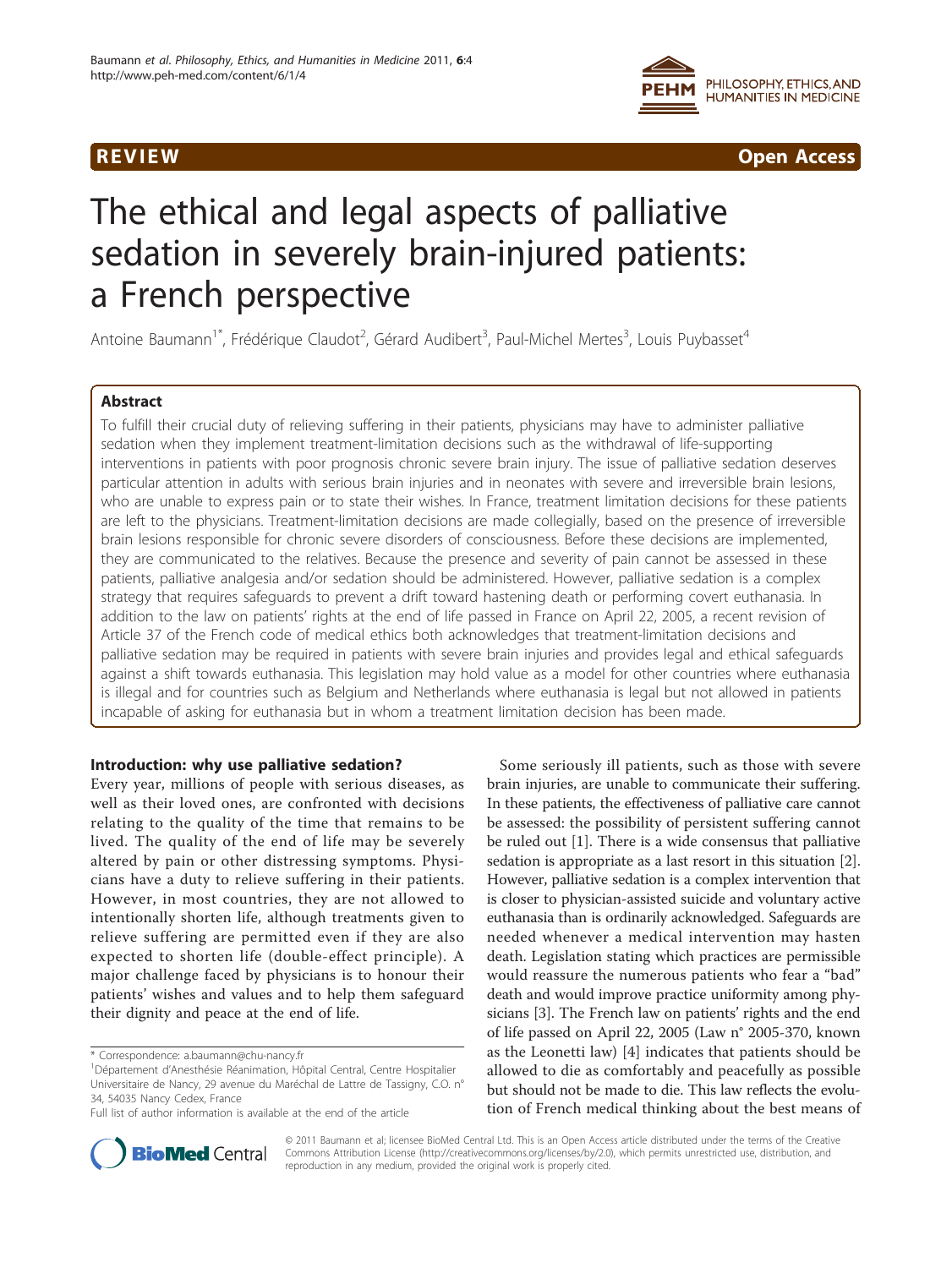protecting patients' well-being and dignity while refraining from intentionally causing death. It has also led to further ethical discussions, most notably about palliative sedation after treatment-limitation decisions in patients with severe brain injuries. Thus, a committee evaluated the Leonetti law and revised the article of the French Code of Medical Ethics relating to the relief of suffering [[5](#page-5-0)]. These issues were specifically addressed during multiple hearings in the French Parliament [[6\]](#page-5-0).

# Specific issues raised by suffering in patients with severe brain injuries

Severely brain-injured patients who are unable to communicate are at high risk for suffering. More specifically, the ability to perceive pain has been well documented in patients who are in a minimally conscious state [[1,7,8](#page-5-0)], in whom suffering is very difficult to assess [[9\]](#page-5-0). In these patients, when treatment-limitation decisions are made based on the clinical findings and results of investigations, the potential appropriateness of palliative sedation is an extremely relevant issue [\[10\]](#page-5-0). The possible need for palliative sedation deserves special attention when patients are taken off mechanical ventilation and either extubated or decannulated, as well as when nutrition and hydration are stopped in patients with chronic consciousness disorders [[11\]](#page-5-0). Currently available scientific knowledge usually does not allow the distinction between unconscious nervous reactions and pain perception in most such patients [\[1](#page-5-0)], and the possibility of "unconscious pain" has been raised [[12\]](#page-5-0), generating considerable interest in the issue of palliative sedation. The goal of palliative sedation started before or at the time life-supporting treatments are withdrawn is to eliminate pain perception and neurological responses that might result from treatment withdrawal. In this situation, palliative sedation is a gesture of humanity towards both the patient and the family members, whose primary request is that their loved one does not suffer. Palliative sedation can thus represent an appropriate form of palliative care.

# The nature of palliative sedation and the differences with euthanasia and physicianassisted suicide

The concept of sedation does not have a precise medical content. Literally, "to sedate" means to alleviate suffering. The definition of palliative sedation remains vividly debated, particularly regarding the presence or absence of an intention to hasten death [[13\]](#page-5-0). Palliative sedation is defined by some authors as the use of drugs to put the patient in a state of comfort and unawareness of his or her situation without intentionally hastening death [[14\]](#page-5-0). The level of palliative sedation varies with the drugs used, and the above-mentioned definition covers

the continuum from simply keeping the patient asleep to inducing an artificial coma. Inducing an artificial coma, which can be described as major sedation, may be indispensable in the event of treatment limitations such as the withdrawal of life-supporting interventions. Major palliative sedation has complex links with treatment withdrawal, as underlined in the parliamentary report on the evaluation of the Leonetti law (p. 204-216) [[15\]](#page-5-0). (Rapport de la mission d'évaluation de la loi n° 2005-370 du 22 avril 2005). Palliative sedation has been criticized as being a slow, disguised, and socially acceptable form of euthanasia [\[16](#page-5-0)-[21\]](#page-5-0). Other authors endorse the "double effect" principle [[14,22,23\]](#page-5-0), acknowledging that a shorter time to death is a possible side effect of palliative care [\[24,25\]](#page-5-0).

The main difference between physician-assisted suicide or euthanasia and palliative sedation lies in the presence or absence of an intention to hasten death and the precise knowledge of the patient's wishes [[23](#page-5-0)]. The strict definition of euthanasia retained by the Dutch and Belgian laws is "the intentional taking of someone's life by another, at his request". In palliative sedation, the drug dosages are increased only until the suffering is alleviated. The intention in palliative sedation is to fully protect the patient from pain. There is no intention to hasten death. In addition, palliative sedation is reversible, whereas death caused by an overdose of sedatives is not [[26](#page-5-0)]. Allowing a patient to die at some point may constitute a practical necessity if medical care is to be given successfully, but the same is not true of physicianassisted suicide [[27](#page-5-0)]. Moreover, support for palliative sedation is widespread among internists. Most physicians who view palliative sedation favourably do not support physician-assisted suicide and feel that these two practices are on different sides of the line separating the ethical from the unethical [\[28](#page-5-0)].

## The French context

The issue of end-of-life care was long neglected by French law. Healthcare providers could rely only on the French code of medical ethics, which required that they "refrain from any unreasonable obstinacy in investigations or treatments" while reminding them solemnly that they had "no right to cause death intentionally" (Article 38, Additional file [1\)](#page-4-0). This last provision was the translation to the medical ethics field of Penal Code laws prohibiting homicide. The French Code of Medical Ethics is part of the Public Health Code and has the force of law.

In addition to requiring that healthcare providers respect patients' decisions to stop treatment, the Leonetti law allows physicians to make treatment withdrawal decisions for patients who are "unable to express their wishes" (Articles L. 1111-4 and L. 1111-13), as a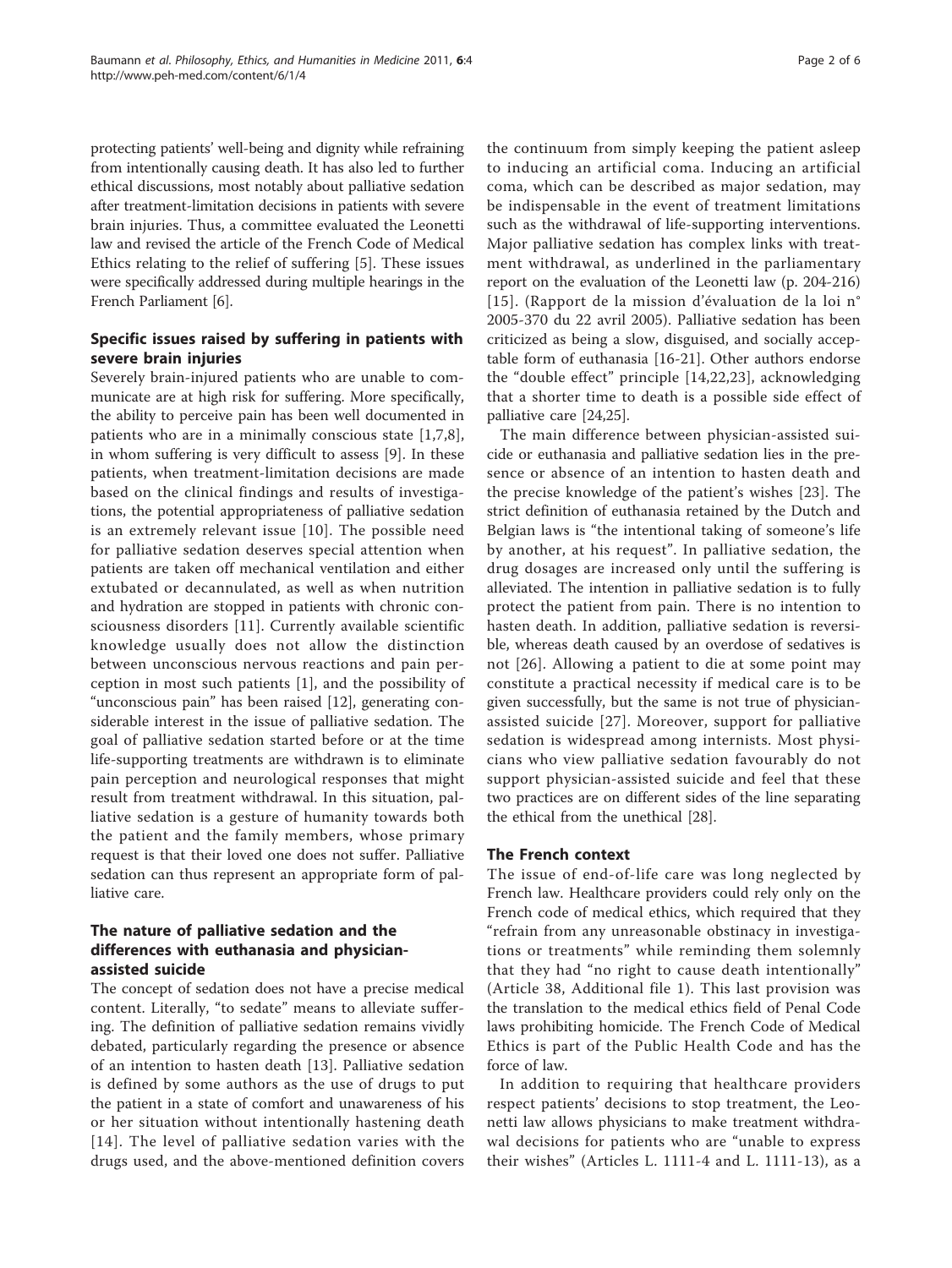means of avoiding unreasonable obstinacy, provided the decisions are preceded by consultation of all medical team members, any advance directives written by the patient, and the close relatives, and are considered appropriate by an external consultant [\[4\]](#page-5-0). French intensive care societies view tube feeding as a life-sustaining treatment whose withdrawal is advisable when all treatments except comfort care are stopped.

When a decision is made to withdraw treatments intended to prolong life, the physician must bear in mind that the law authorizes the withdrawal of such treatments only with the condition that any additional suffering potentially caused by treatment withdrawal will be completely eliminated by palliative care.

## French legislation on palliative sedation

A parliamentary mission known as the Leonetti Mission was appointed by the French government to assess the implementation of the 2005 law. It released its conclusions in late 2008. The Leonetti Mission called into question the adequacy of palliative care in severely brain-injured patients with treatment-limitation decisions taken in a collegial manner. In some of these patients, pain is not readily assessable and the existence of pain cannot be ruled out. In 2006 in France, a young man in a vegetative state whose gastric tube was withdrawn without preliminary sedation died only 6 days later after experiencing multiple seizures that caused severe distress to the family. This case, together with the Leonetti Mission conclusions, promoted a revision of Article 37 of the French code of medical ethics. A paragraph was added to this article to require the use of sedation and/or analgesia to eliminate any suffering possibly caused by treatment withdrawal in patients with brain damage precluding a reliable evaluation of pain perception. The revision of Article 37 was released in January 2010 (Additional file [2](#page-4-0)). The use of sedation/ analgesia under the conditions of transparency and collegiality required by the law will now ensure that patients do not suffer, particularly those in neurointensive care units or neonatology wards. On the legal level, this new requirement confirms the right of patients to palliative care, as stated by article L. 1110-9 of the Public Health Code. It reminds physicians of their duty to respect the patient's right to receive palliative care, including major palliative sedation when considered proportionate to the patient's potential suffering.

Situations involving severe brain injury are not all identical. Current legislation in France is based on the principle of proportionality. Physicians must choose among available treatments those that are proportionate to the patient's condition. Thus, useless treatments must be stopped and palliative strategies selected according to the patient's needs. Among these strategies, deep

palliative sedation is allowed by the revised law to eliminate potential suffering in patients whose predicted neurological outcome dictates the withdrawal of lifesupporting treatments. The physician must select the level of sedation that is proportionate to the suffering endured, or possibly endured, by each individual patient. In patients with severe brain injuries, the presence and intensity of the pain cannot be reliably assessed and, consequently, the proportionate amount of sedation cannot be determined. The French Board of Physicians has stated that "the goal is to provide patients with severe brain injuries precluding a reliable evaluation of suffering with the same level of relief as that received by patients who are able to communicate." The law requires documentation in the medical files of all the information needed to make the decision. In other words, the decision must be substantiated.

# French law affords legal and ethical safeguards against a shift towards euthanasia

The Leonetti Mission recommended that the Code of Medical Ethics specify the sedation modalities that must accompany the withdrawal of life-supporting treatments in patients whose pain perceptions cannot be assessed. The principle of proportionality of sedation is deemed to protect against the use of sedation with the intention of causing death [\[29](#page-5-0)].

The hospital staff may sometimes decide to use sedation because no palliative care team is available to ensure analgesia and to accompany the dying patient. However, deep sedation is in no case a substitute for palliative care, i.e. an easy solution intended to compensate to some extent for the absence of palliative care. Using deep sedation as a substitute for palliative care disregards the principle of proportionality on which the Leonetti law is based.

Transparency of the decision-making process, collegial decision making, information of the relatives, and documentation of the entire decision-making process in the medical files are legal requirements that constitute safeguards against the inappropriate use of palliative sedation. The support and guidance provided by the healthcare team to the family are invaluable in helping the family to accept the last phase of their loved one's life.

## Difficulties, concerns, and reservations Technical concerns

- Indication for sedation/analgesia: A crucial challenge is determining which non-communicating brain-injured patients need palliative sedation. Classical clinical criteria for possible pain consist of high blood pressure, tachycardia, tachypnea, wincing, and motor reactions to noxious stimuli [\[9](#page-5-0)]. An EEG or functional MRI response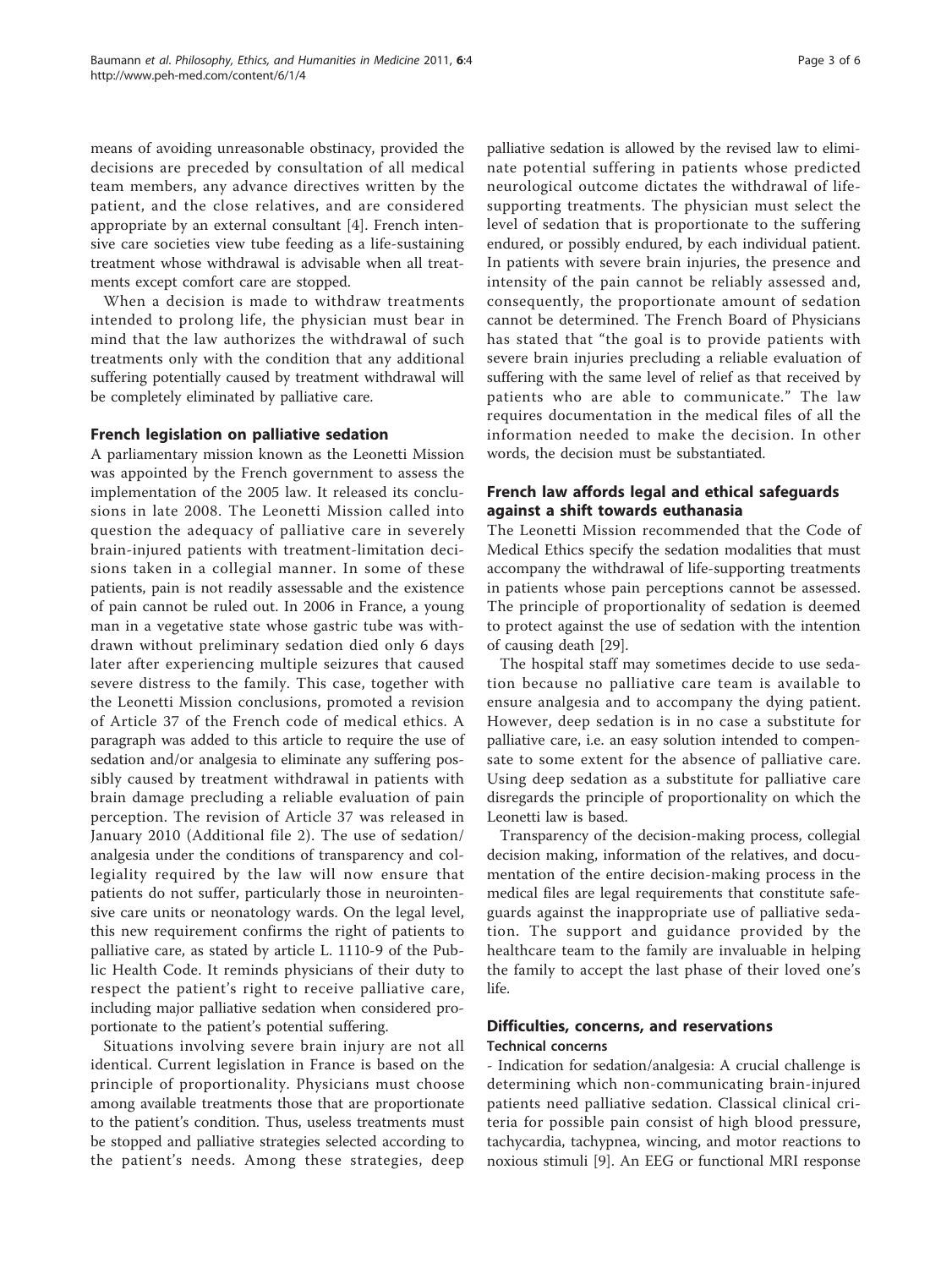to noxious stimuli suggests pain, but the usefulness of these methods for identifying patients who require sedation/analgesia has not been assessed. It seems that only patients in a minimally conscious state can perceive pain and anxiety and therefore usually require analgesics and sedatives [[1\]](#page-5-0). In contrast, patients in a persistent vegetative state can process noxious stimuli only as far as the primary cortex level, which remains disconnected from the level involved in pain sensation, so that no pain is felt [[9\]](#page-5-0). However, the exact nature of the consciousness disorder may be extremely difficult to determine, at least at some points in time [[30](#page-5-0)]. Patients who seem calm and have no hemodynamic or neurological signs of pain probably do not need sedation. Indeed, similar to other medical procedures at the end of life, palliative sedation should meet criteria for prudent practice [\[31\]](#page-5-0).

- Continuous sedation has several drawbacks and pitfalls. The criteria used to assess the depth and appropriateness of sedation deserve discussion. Sedation can preclude an assessment of the neurological status of the patient by altering the neurological findings from one evaluation to the next. In addition, the accumulation in the body of drugs used to achieve lasting sedation may lead to oversedation. Thus, drugs with short half-lives deserve preference for palliative sedation.

### Ethical concerns

Palliative sedation has been criticized by some authors as a disguised form of euthanasia [\[17](#page-5-0),[32\]](#page-5-0). Others, such as U.S. Supreme Court Justice Sandra Day O'Connor in 1997, have endorsed the practice, arguing that "a patient who is suffering from a terminal illness and who is experiencing great pain has no legal barrier to obtaining medication, from qualified physicians, to alleviate that pain, even to the point of causing unconsciousness and hastening death" [\[33\]](#page-5-0).

One of the major objections to terminal sedation is that its intention may be to kill the patient in order to alleviate the symptoms, i.e., to seek the double effect instead of just accepting it [[34](#page-5-0)]. The goal of palliative care, by contrast, is to relieve pain, although drugs such as opioids can shorten life. Intent is crucial in law and in ethics, and the doubleeffect principle states that the foreseeable adverse consequences of treatment are acceptable only if they are unintended [[24](#page-5-0)]. However, a Dutch study has established that many physicians who use palliative sedation do so with the conscious intention of ending their patients' lives, inducing a coma and withholding life-sustaining treatment as a form of "slow euthanasia" [[16](#page-5-0)] that is more acceptable to them and to their patients' families than direct euthanasia [\[35\]](#page-5-0). A second objection is that palliative sedation may be used without the patient's consent and that this situation is indistinguishable from involuntary euthanasia [[36](#page-5-0)]. A descriptive study conducted in the Netherlands by Rietjens and colleagues [[37](#page-5-0)] to assess physician behaviour toward patients near the end of life found that patients or their surrogates did not always give their informed consent. Although French law does not require informed consent, the French Board of Physicians has stated in comments on the code of medical ethics that "Transparency is of the highest importance and there should be no doubt in anyone's mind that the decision was pondered carefully and discussed extensively. At all the stages of the procedure, the person of trust or family or, if either is unavailable, close friends must be informed of the issues, steps taken, decisions made, and reasons for those decisions. They must be consulted and heard, and their requests even if they cannot always be satisfied - must be welcomed and considered." A third objection is that physicians may use palliative sedation even when other ethically preferable interventions are feasible [[38](#page-5-0)]. Pain was the most common reason for palliative sedation in the study by Rietjens and colleagues, although state-of-the-art palliative care can provide satisfactory pain control in 90% of cases [[37\]](#page-5-0). Dutch physicians acknowledge that their intent is to end life and do not uniformly seek less drastic approaches to alleviate suffering [[37\]](#page-5-0). The guidelines on palliative sedation used in many countries require confirmation of the prognosis, consideration of alternative approaches, and collection of informed consent before starting the procedure [\[39](#page-5-0)]. Only when these requirements are met consistently will palliative sedation be truly a treatment of last resort.

## Potential interaction with non-heart beating donation and risks of drift

The patients to whom Article 37 applies are potential type III non-heart-beating (NHB) donors according to the Maastricht classification, that is, potential donors awaiting cardiac arrest after withdrawal of life-sustaining treatments in the intensive care unit because of a poor neurological prognosis [[40](#page-5-0)]. Some authors believe that severely brain-injured patients who are dependent on mechanical ventilation but do not meet criteria for brain death are good candidates for NHB organ donation and that terminal sedation is a component of the care given to these NHB donors [[41\]](#page-5-0). French organ donation authorities consider that there can be a conflict of interest between treatment limitation and organ donation and have instituted a moratorium for organ harvesting from Maastricht III patients. However, the issue of organ donation by type III NHB donors is being reexamined in France. Similarly, there may be a conflict of interest between sedation for possible pain and cardiac arrest for Maastricht III organ donation. Thus, palliative sedation might come to be used to hasten death in order to allow Maastricht III organ donation. In some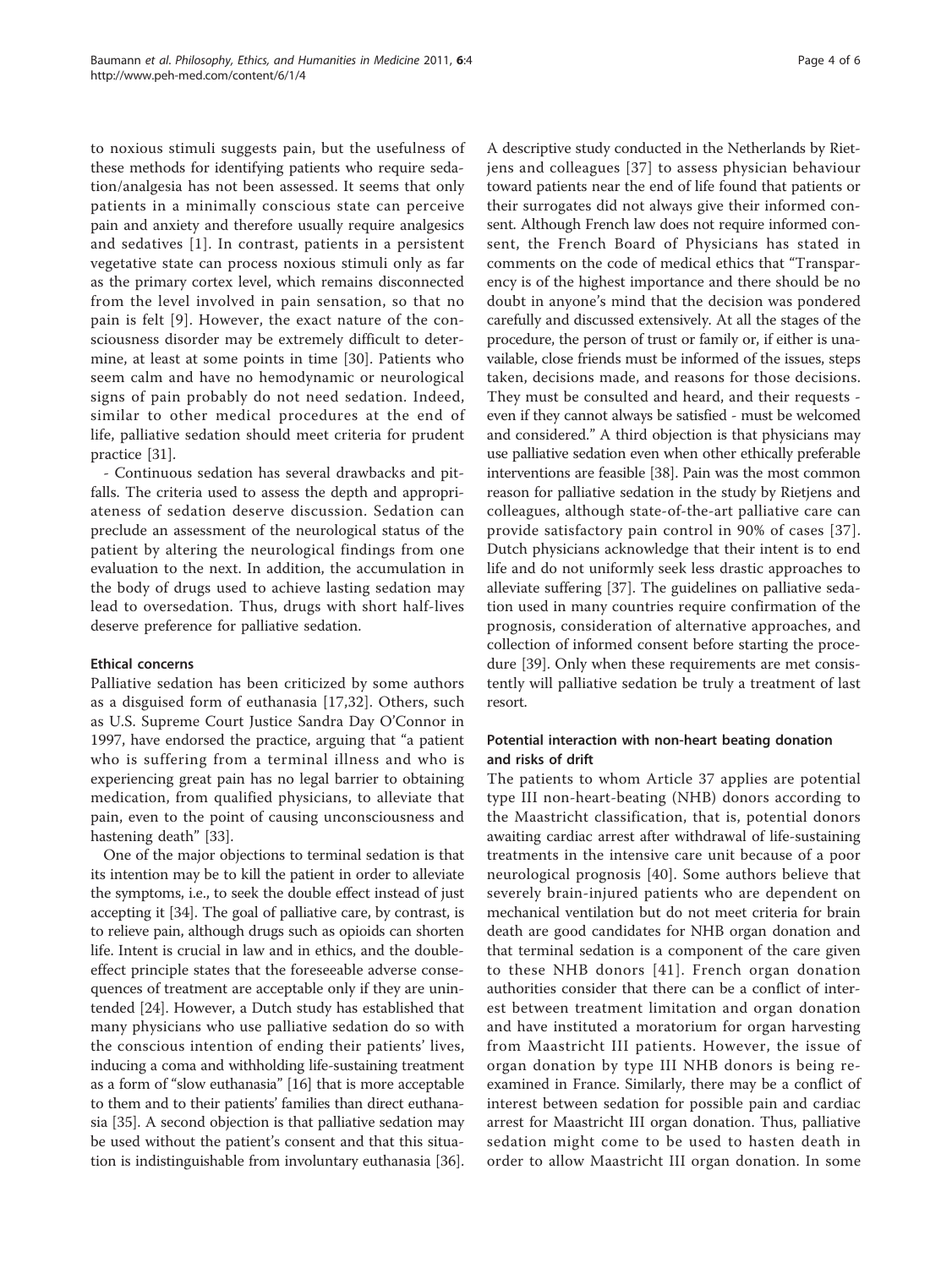<span id="page-4-0"></span>European countries where palliative sedation is widely practiced at the end of the life and Maastricht III organ donation is allowed, physicians use major sedation in combination with the withdrawal of life-sustaining treatments with the intent to hasten death. Thus, there seems to be at best a very tenuous line between palliative sedation and ensuring that death occurs at a time that will benefit a third party. Some authors claim that this issue is not relevant if the patient is a voluntary organ donor at the end of life and that the only important point in this situation is achieving successful organ transplantation [[42](#page-5-0)]. Thus, whether there is a potential conflict of interest when the patient's desire to be an organ donor is documented in advance directives or attested to by a healthcare proxy deserves discussion.

Many other ethical problems arise. More specifically, the patient's desire to be an organ donor may seem to come into conflict with allowing the patient to die with dignity surrounded by his or her loved ones. Furthermore, compliance with the ethical principles underlying palliative care may be difficult in a patient receiving organ preservation procedures in the intensive care unit. In particular, the line between terminal palliative sedation and euthanasia is unclear when mechanical ventilation is removed under deep sedation and neuromuscular-blocking agent administration, as already performed in some hospitals in Belgium. In contrast, palliative sedation as defined by the new French Article 37 must be personalized and tailored to the potential severity of possible pain, with no intent to shorten life. Moreover, it is still extremely difficult to establish with complete certainty that a patient will never recover consciousness.

### Conclusion

In recent years, progress has been made in defining the components of high-quality care for patients with severe consciousness disorders. These components include palliative care to maximize quality of life as an integral part of the overall treatment plan, as well as clarity about the availability of last-resort options when the presence and intensity of pain cannot be assessed.

Indeed, there is a widespread consensus that highquality palliative care may fail to provide adequate relief. In this situation, good practice requires that palliative care include a consideration of palliative sedation [[43](#page-5-0)]. The existence of brain damage that precludes an assessment of pain produces a similar situation. The French Code of medical ethics specifies that providing analgesia and sedation as needed is a duty when treatment-limitation decisions are implemented in unconscious adults or in neonates. The purpose of recent French legislation is to make palliative sedation available as a last resort to all patients in France, as part of standard care.

Defining palliative sedation for non-communicating or minimally conscious patients is crucial to ensure that a satisfactory balance is achieved between respecting the fundamental right of patients to have their suffering relieved and protecting patients against a shift towards euthanasia.

The end of life should not be synonymous with sedation. Physicians must resist requests for a scheduled death. Palliative sedation should be used only for the right reasons, after a careful decision-making process and in a medically and technically appropriate way [\[31](#page-5-0)]. We must bear in mind that palliative sedation can easily shift to slow covert euthanasia [[44\]](#page-5-0). We must continue the time-honoured practice of refraining from deliberately terminating human life [[31](#page-5-0)]. The rule of proportionality of the sedation to the patient's condition and symptoms affords a safeguard against intentionally causing or hastening death.

The recent revision of Article 37 of the French code of medical ethics relating to relief of pain attempts to address all concerns about the possible hazards associated with palliative sedation. In the near future, surveys will be needed to assess compliance with this revised article in everyday practice.

## Additional material

[Additional File 1:](http://www.biomedcentral.com/content/supplementary/1747-5341-6-4-S1.DOC) Article 38 of the French Code of Medical Ethics (Article R.4127-38 of the French Public Health Code).

[Additional File 2:](http://www.biomedcentral.com/content/supplementary/1747-5341-6-4-S2.DOC) Revised Article 37 of the French Code of Medical Ethics (Article R. 4127-37 of the French Public Health Code).

#### About the author

Antoine Baumann, MD, DESA, is a staff anesthesiologist and intensivist in the Department of Anesthesiology and Surgical Intensive Care of Nancy University Hospital (France) and member of the ethics reflection committee of the hospital. Working in Neurosurgical intensive care unit and middle care unit, he his every day confronted by decision and care in severely braininjured patients.

#### Author details

<sup>1</sup>Département d'Anesthésie Réanimation, Hôpital Central, Centre Hospitalier Universitaire de Nancy, 29 avenue du Maréchal de Lattre de Tassigny, C.O. n° 34, 54035 Nancy Cedex, France. <sup>2</sup>Service de Médecine légale et de Droit de la Santé, Faculté de médecine de Nancy, 9 avenue de la Forêt de Haye, 54505 Vandoeuvre-les-Nancy Cedex, France. <sup>3</sup>Département d'Anesthésie Réanimation, Hôpital Central, C.H.U. de Nancy, Unité INSERM 961, Faculté de médecine de Nancy. France. <sup>4</sup> Service de Neuroréanimation, Centre Hospitalier Universitaire Pitié-Salpêtrière, Assistance Publique-Hôpitaux de Paris, 47-83 boulevard de l'Hôpital, 75651 Paris Cedex 13, France.

#### Authors' contributions

LP initiated the article and made substantial revisions to the earlier draft. AB did the bibliographic research and wrote the first draft and the final version of the manuscript. FC, GA and PMM read the first version and contributed editorial and critical modifications. All authors read and approved the final manuscript.

#### Competing interests

The authors declare that they have no competing interests.